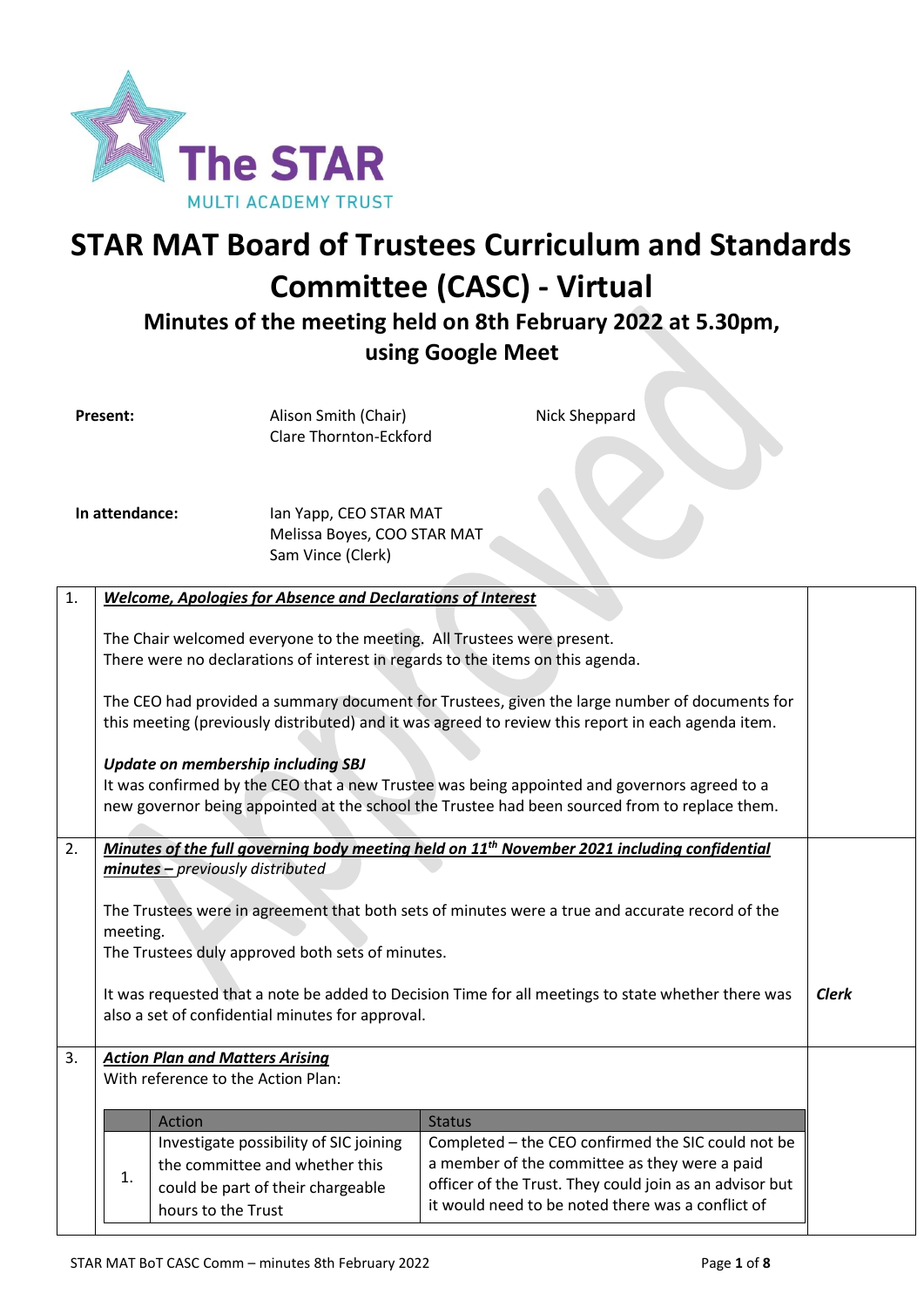|    |                                                                                 | interests on some items where they had supplied                                                                                                                                                   |            |
|----|---------------------------------------------------------------------------------|---------------------------------------------------------------------------------------------------------------------------------------------------------------------------------------------------|------------|
|    |                                                                                 | the reports. The SIC had been invited to attend the                                                                                                                                               |            |
|    |                                                                                 | May meeting and Trustees confirmed they were                                                                                                                                                      |            |
|    |                                                                                 | happy to approve this way of working.                                                                                                                                                             |            |
|    | Confidential minutes - no actions were recorded.                                |                                                                                                                                                                                                   |            |
|    |                                                                                 |                                                                                                                                                                                                   |            |
|    | <b>Matters arising</b>                                                          |                                                                                                                                                                                                   |            |
|    | None were raised.                                                               |                                                                                                                                                                                                   |            |
| 4. | <b>Continuing Conversations - previously distributed</b>                        |                                                                                                                                                                                                   |            |
|    | governance perspective.                                                         | Full reports for each setting (from December) had been circulated prior to the meeting. The CEO<br>provided a summary of the position of each of the schools from a school improvement and        |            |
|    |                                                                                 | He highlighted that staff well-being continued to be a pertinent theme, with work continuing to be                                                                                                |            |
|    |                                                                                 | focused on both staff and student well-being. All schools had been asked to complete a                                                                                                            |            |
|    |                                                                                 | questionnaire to confirm what they were doing to support students and the intention was to                                                                                                        |            |
|    |                                                                                 | develop a strategy based on this feedback. An updated well-being charter would also be developed                                                                                                  |            |
|    | and implications at organisational levels. This was welcomed by the Trustees.   | which was more visual than the current version, taking into account the DfE staff well-being charter                                                                                              |            |
|    |                                                                                 |                                                                                                                                                                                                   |            |
|    |                                                                                 | He also confirmed that data was beginning to be used more effectively in some schools but more<br>work was needed with schools and governors and staff training was required to ensure assessment |            |
|    |                                                                                 | processes were robust and moderated. Schools also needed to ensure that books were regularly                                                                                                      | <b>CEO</b> |
|    |                                                                                 | reviewed. The CEO was actioned with notifying all Trustees when documents were updated in their                                                                                                   |            |
|    | link Trustee folders and to reiterate they should be reviewing these regularly. |                                                                                                                                                                                                   |            |
|    |                                                                                 | A Trustee questioned if the MAT training day focused on well-being would be re-arranged (it had                                                                                                   |            |
|    | been cancelled due to Covid).                                                   |                                                                                                                                                                                                   |            |
|    |                                                                                 | The CEO confirmed that the next MAT wide training day would not be for some time but in the                                                                                                       |            |
|    |                                                                                 | interim, every school had been tasked with having structured conversations regarding well-being.                                                                                                  |            |
|    |                                                                                 | Trustees noted that staff engagement was key to understanding what staff wanted and needed and                                                                                                    |            |
|    |                                                                                 | agreed the MAT could impact on areas such as workload, training and counselling but personal and                                                                                                  |            |
|    | lifestyle choices such as yoga would be the personal responsibility of staff.   |                                                                                                                                                                                                   |            |
| 5. | Attendance report - previously distributed                                      |                                                                                                                                                                                                   |            |
|    |                                                                                 |                                                                                                                                                                                                   |            |
|    | 5.1 Absence Data Spring 2022                                                    |                                                                                                                                                                                                   |            |
|    | <b>5.2 Attendance and Safeguarding</b>                                          |                                                                                                                                                                                                   |            |
|    | 5.3 Schools must publish improvement plans in attendance crackdown              |                                                                                                                                                                                                   |            |
|    |                                                                                 |                                                                                                                                                                                                   |            |
|    |                                                                                 | The CEO noted priority needed to be given to attendance and student progress and that given the                                                                                                   |            |
|    |                                                                                 | government consultation, there may be a requirement to have a Trust wide policy on student                                                                                                        |            |
|    |                                                                                 | attendance and when absences were authorised. He noted a working group was planned for next                                                                                                       |            |
|    |                                                                                 | term to look at this in more detail and he had instructed LGBs that they needed to ensure they                                                                                                    |            |
|    |                                                                                 | understood their data with either the link governor or a working group to look at it in detail.                                                                                                   |            |
|    |                                                                                 | A Trustee suggested the Trust should consider adjusting school holidays as other Trusts had done, as                                                                                              |            |
|    |                                                                                 | there was a big issue with parents taking students out of school during term time to go on holiday as                                                                                             |            |
|    |                                                                                 | they could not afford to go in the school holidays. They queried whether there was any research to                                                                                                |            |
|    | confirm if this impacted attendance positively.                                 |                                                                                                                                                                                                   |            |
|    |                                                                                 | The CEO suggested consideration of this should wait until the government consultation had been                                                                                                    |            |
|    |                                                                                 | completed as it was likely there would be a tightening of fines and approvals for absence. He noted                                                                                               |            |
|    |                                                                                 | the Trust would have to undergo a consultation if changing school holidays was to be considered                                                                                                   |            |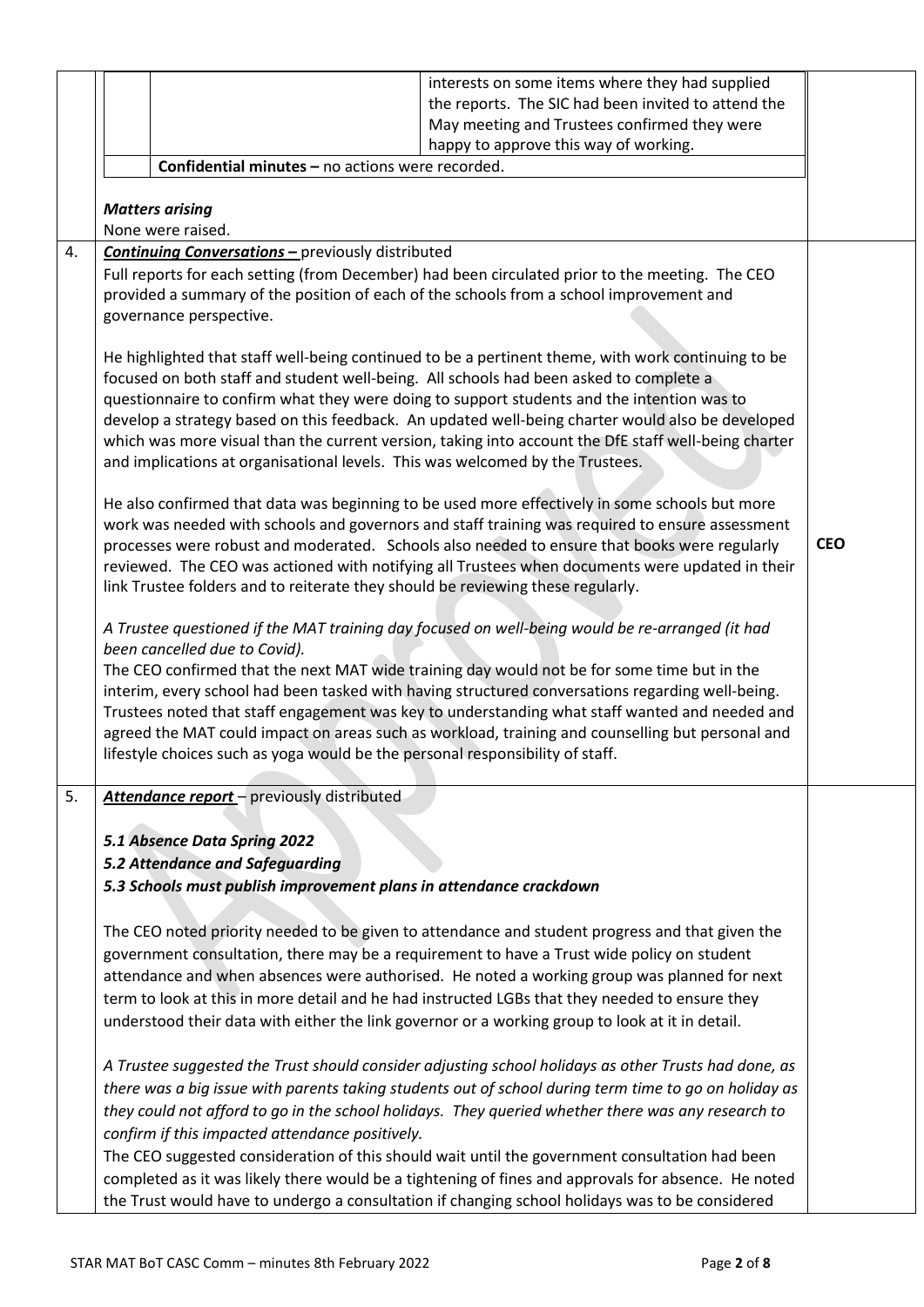|    | and neighbouring Local Authority dates would have to be taken into account for parents with<br>students at multiple schools.                                                                            |                         |
|----|---------------------------------------------------------------------------------------------------------------------------------------------------------------------------------------------------------|-------------------------|
|    |                                                                                                                                                                                                         |                         |
| 6. | <b>Student Data including progress and attainment trends -</b> previously distributed                                                                                                                   |                         |
|    | 6.1 Primary Autumn data - MAT format                                                                                                                                                                    |                         |
|    | The CEO confirmed to Trustees that the data was from December and the next set of data would be                                                                                                         |                         |
|    | available just before Easter. Reading fluency and stamina and writing were consistent areas for                                                                                                         |                         |
|    | development across all of the schools. Some pastoral issues had also been noted as students<br>weren't used to focusing for long periods and developing relationships with other children, due to       |                         |
|    | Covid and extended periods at home.                                                                                                                                                                     |                         |
|    | A Trustee asked whether this data was from Puma and Pira assessments.                                                                                                                                   |                         |
|    | It was confirmed that for the past two years data had been as a result of teacher assessments which<br>had been informed by Puma and Pira.                                                              |                         |
|    | The Trust pilot primary assessment programme would be finalised and evaluated in the summer                                                                                                             |                         |
|    | term with the aim to ensure teacher assessment was robust and consistent. Standardised tests are<br>also used for gap analysis. Plug in software called Shine had also been purchased to highlight gaps |                         |
|    | and provide relevant interventions with the resources needed to support them for all Trust primary                                                                                                      |                         |
|    | schools.                                                                                                                                                                                                |                         |
|    | A Trustee queried whether the intention of the Trust was to continue using Puma and Pira.                                                                                                               |                         |
|    | The CEO confirmed they would as these standardised tests were the only national comparators they                                                                                                        |                         |
|    | had. However it was essential the data was used well to inform tracking points and diagnostics                                                                                                          |                         |
|    | used to show where teaching not been as effective or where items needed to be reinforced. He<br>confirmed they needed to review how data was reported and evaluated and whether to use the              |                         |
|    | same number of tracking points across the year for all year groups with the intention being to have                                                                                                     |                         |
|    | a consistent method across the Trust.                                                                                                                                                                   |                         |
|    | A Trustee noted the key themes which had been identified across the Trust and challenged whether                                                                                                        |                         |
|    | those schools who were performing better were sharing what was working well. They also asked                                                                                                            |                         |
|    | what assurances there were that the phonics systems in place were working well and whether<br>schools had looked at new approaches to writing. They also asked whether schools were managing            |                         |
|    | these areas individually or whether it was centralised.                                                                                                                                                 |                         |
|    | The CEO recognised that there had not been a lot of sharing of best practice during the pandemic                                                                                                        |                         |
|    | and a working group was planned to focus on the love of reading and reading development, with                                                                                                           |                         |
|    | writing also being considered.                                                                                                                                                                          |                         |
|    | A Trustee stated that the Trustees needed reassurance that the approaches and phonics systems in                                                                                                        |                         |
|    | place would deliver.<br>It was agreed that the CEO would ask the School Improvement Officer to provide an update for                                                                                    | <b>CEO</b>              |
|    | Trustees on getting phonics right and the commonalities across schools.                                                                                                                                 | Agenda -<br><b>CASC</b> |
|    | 6.2 Secondary data                                                                                                                                                                                      |                         |
|    | It was noted the two high schools used different systems for target setting and evaluation but they                                                                                                     |                         |
|    | were moving towards using FFT tracker and analytics as soon as it was available which would mean                                                                                                        |                         |
|    | they were using a common evaluation system.                                                                                                                                                             |                         |
|    | A Trustee asked what issue had prevented them using the same system until now.                                                                                                                          |                         |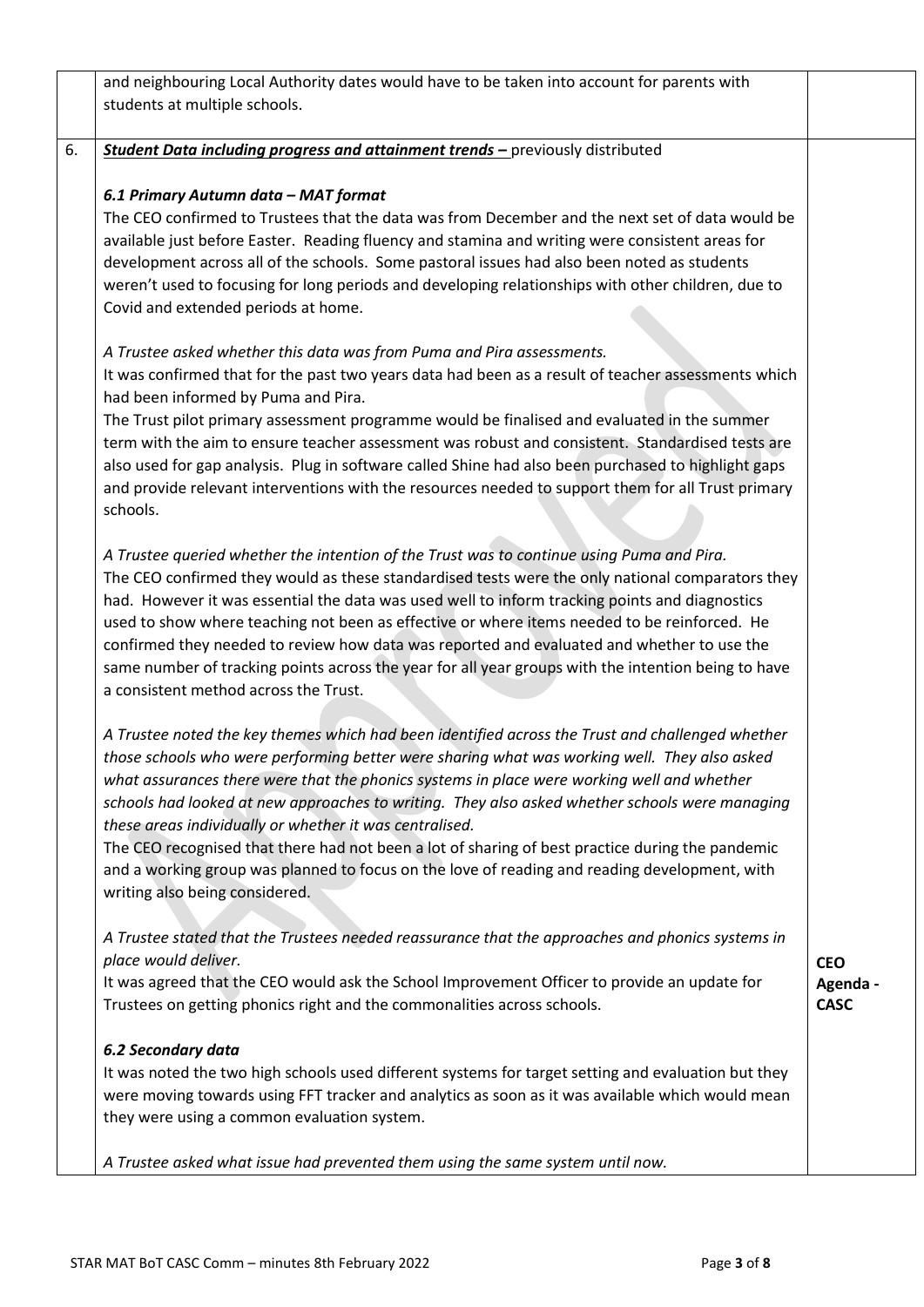|    | It was explained that both schools had worked with a system which suited them individually until<br>this point and there had also been some contractual issues with one of the providers. Work was<br>continuing with FFT on a common system.                                                                                                                                                                                                                                                                                                                                                                                                      |            |  |
|----|----------------------------------------------------------------------------------------------------------------------------------------------------------------------------------------------------------------------------------------------------------------------------------------------------------------------------------------------------------------------------------------------------------------------------------------------------------------------------------------------------------------------------------------------------------------------------------------------------------------------------------------------------|------------|--|
|    | 6.3 DfE Inspection Dashboard summary reports<br>The CEO explained to Trustees that the data was from the 2019/20 academic year (re-published<br>Autumn 2021) and Ofsted inspectors weren't focusing much on data given there had been no<br>official data available since then. He noted however it was still important for governors to<br>understand this data and it would be discussed in the Chair of Governors forum with the CEO<br>challenging them and the Headteachers on their attendance and behaviour data. Absence was<br>linked to a safeguarding risk in that if a child was not in school, how did school know they were<br>safe? |            |  |
| 7. | Risk register & Support plans - previously distributed<br>7.1 Education Risk register                                                                                                                                                                                                                                                                                                                                                                                                                                                                                                                                                              |            |  |
|    | The CEO confirmed that updates from the spring term had been added, with no real change for the<br>High schools.                                                                                                                                                                                                                                                                                                                                                                                                                                                                                                                                   |            |  |
|    | A school had been shown as amber given there was a new Headteacher in post, with a formal<br>review scheduled for 3rd March to assess whether a support plan was required. Governance had<br>been strengthened and good challenge was in evidence.                                                                                                                                                                                                                                                                                                                                                                                                 |            |  |
|    | Another school had moved to red for governance. Although the position on teaching and learning<br>had been strengthened, the Headteacher had resigned and the Trust needed to understand how it<br>could support the school. A recruitment panel was in place and an appropriate model for executive<br>leadership was being investigated.                                                                                                                                                                                                                                                                                                         |            |  |
|    | A Trustee raised a concern that this school's website was still not showing their curriculum intent<br>and noted they could easily add content regardless of the website procurement they were<br>undergoing.                                                                                                                                                                                                                                                                                                                                                                                                                                      |            |  |
|    | The CEO agreed the lack of published information underplayed how much work they had achieved<br>on the curriculum but confirmed the Trust wide information had been updated. He agreed to<br>reiterate to the school the importance this information was added as soon as possible and to ask if<br>they needed support to achieve this.                                                                                                                                                                                                                                                                                                           | <b>CEO</b> |  |
|    | A Trustee also noted the website was a key tool to entice parents to send their child to the school, so<br>it was imperative it was updated.                                                                                                                                                                                                                                                                                                                                                                                                                                                                                                       |            |  |
|    | It was noted one of the schools inspection dashboard reports contained some incorrect people<br>listed and the CEO was tasked with asking the school to update this.                                                                                                                                                                                                                                                                                                                                                                                                                                                                               | <b>CEO</b> |  |
|    | Two schools were noted as being strong, with one aiming for an outstanding Ofsted inspection. It<br>was recognised they had a strong curriculum model.                                                                                                                                                                                                                                                                                                                                                                                                                                                                                             |            |  |
|    | It was confirmed the Headteacher recruitment at one school had been completed with the offer to<br>be issued the next day. There was an issue with governance at the school and one governor had<br>recently been moved to be a Trustee. The link Trustee confirmed they had offered support to the<br>Chair for the next term and planned to attend the next LGB.                                                                                                                                                                                                                                                                                 |            |  |
|    | Trustees discussed how governors could be recruited to local governing boards and suggested<br>approaching some retired Headteachers, the Chair of Trustees to record a governor recruitment<br>video to place on the MAT website and contacting the local brewery.                                                                                                                                                                                                                                                                                                                                                                                |            |  |
|    | Trustees agreed that a buddying system could be used to support newer governors and the CEO<br>was asked to investigate this.                                                                                                                                                                                                                                                                                                                                                                                                                                                                                                                      | <b>CEO</b> |  |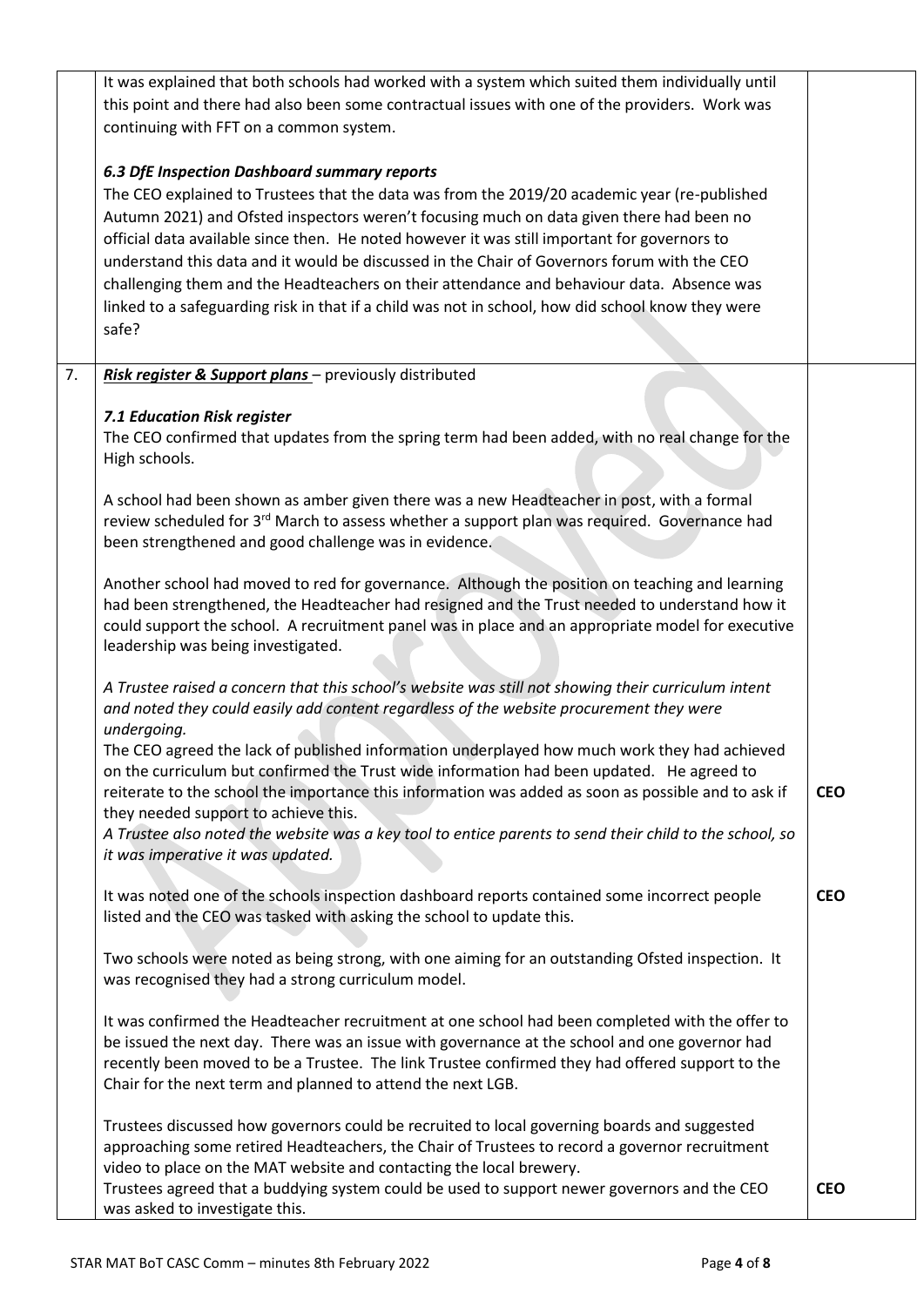The link Trustee for one of the schools was also tasked with understanding the skills gaps in the LGB with the LGB Chair for review at the next meeting. **A Smith**

It was confirmed a support plan was in place at another school and the report distributed showed the initial impact in terms of strategic intention documentation being put into place with staff seeming to understand it. An interim review of the school was due the following week with the Headteacher appraisal due once they returned from sick leave. The school was noted as moving towards red in terms of the progress of the support plan because concerns had been highlighted on the impact of the plan and safeguarding. Trustees discussed next steps.

Trustees agreed having a formal support plan in place for another school based on CPD, the curriculum and the wider curriculum model was reassuring but it was acknowledged there were staffing risks.

### *7.2 Church Schools risk reports*

One school's report was noted to follow, but on the whole the reports presented a positive picture. One amber was noted as not being a concern given the circumstances of the new staffing. Trustees agreed it was good to have external scrutiny from the diocese advisor.

#### *7.3 Update on support plans*

It was noted the support plans had already been discussed in this item.

#### *7.4 School Improvement Consultant (SIC) reports and deployment*

The CEO described the process of visits and reports and how he checked the progress of actions. Again it was noted the reports were very positive with plans being able to be enacted again following Covid.

*A trustee noted one of the schools was expecting a SIAMs inspection imminently and asked how the next steps noted from the critical friend visit had been followed up.* The link trustee confirmed some of the items noted related to the vision and how well it was

understood. The CEO was asked to review progress of the actions from the critical friend visit. It was also confirmed the Trust was using the SIC as a recently accredited Ofsted inspector to help roll out a peer review programme and the training of reviewers which would also feed more quality assurance information to the Trust.

#### 8. *Impact of use of Premiums* – previously distributed

#### *Pupil Premium*

The CEO confirmed that all of the schools had highly bespoke plans and school based tutoring in place. Schools had been expected to account for how they had used research to inform what they put into place and to articulate how the data could be used to monitor the impacts of the interventions. Governors were also expected to monitor the effectiveness of the plans throughout the year. All statements of intent in regards to this were available on the school websites.

*A Trustee queried whether link governors were in place to carry out this ongoing scrutiny and tracking.*

It was clarified there was no defined link governor for this, as it was the responsibility of all governors. The Trustees requested that the CEO provided clarity to governors on their roles in relation to Pupil Premium monitoring, regardless of whether they were a Pupil Premium link governor or not.

9. *Impact on provision from Strategic Initiatives (e.g. technology, school improvement)* – previously distributed

**CEO**

**CEO**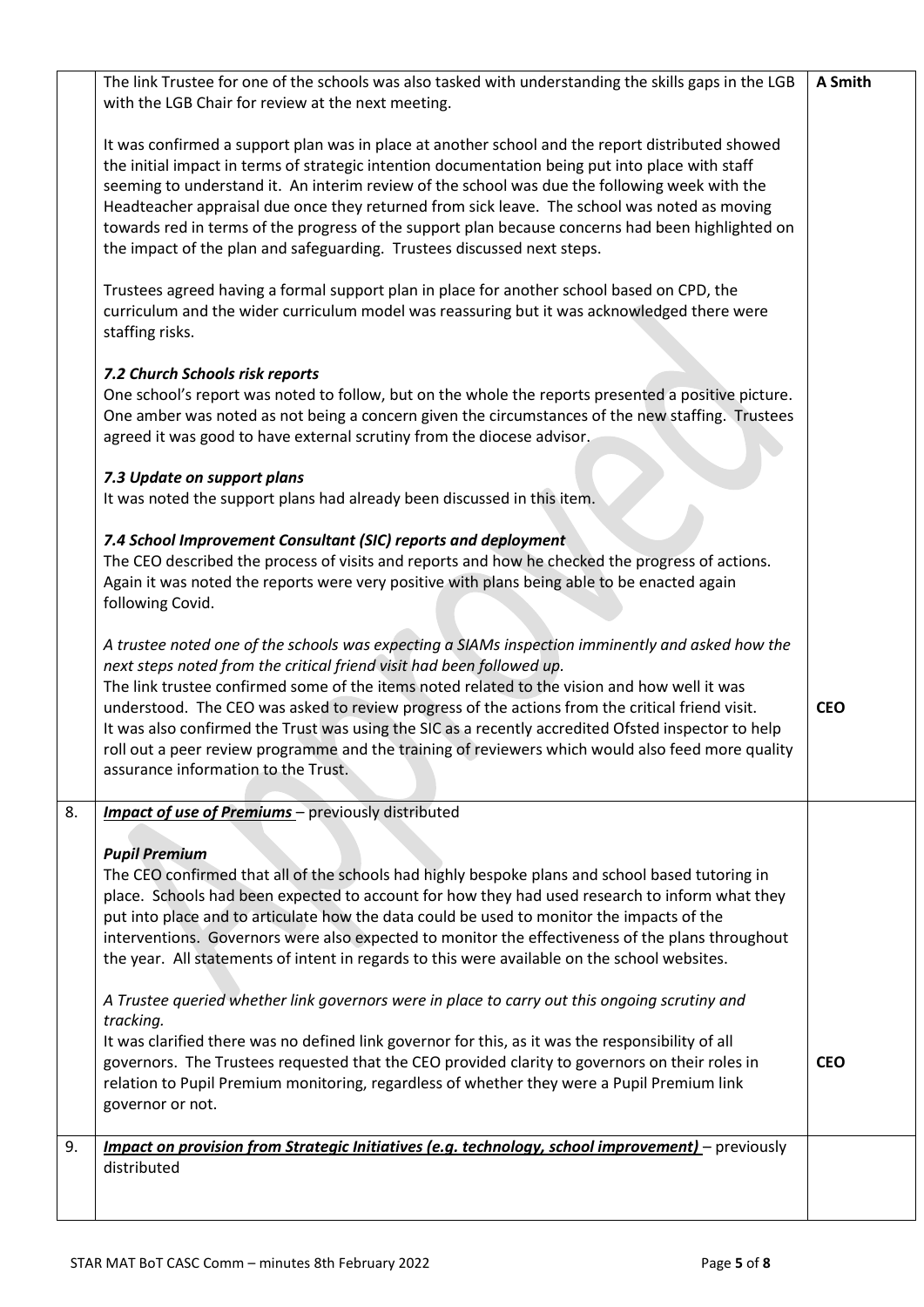| Well-being<br>The Trust was starting a new initiative to focus on strategies which would be used across all schools<br>and it was hoped the student well-being strategy would be in place for the start of the autumn<br>term, but it would require consultation before implementing.                                                                                                                                                                                                                                                                                                                                                                                                                                                                                             |                                                                                                                                               |
|-----------------------------------------------------------------------------------------------------------------------------------------------------------------------------------------------------------------------------------------------------------------------------------------------------------------------------------------------------------------------------------------------------------------------------------------------------------------------------------------------------------------------------------------------------------------------------------------------------------------------------------------------------------------------------------------------------------------------------------------------------------------------------------|-----------------------------------------------------------------------------------------------------------------------------------------------|
| Curriculum Update - previously distributed (STAR MAT Curriculum principles, reports from LGBs,<br>10.<br>update on curriculum working groups at operational level and PSQM update)<br>An update had been provided on progress of individual schools against intent, implementation and<br>impact of their curriculum models. Updates were also provided on groups and work undertaken on<br>the curriculum in regards to pedagogy. It was noted as being very positive that three schools had<br>received the PSQM accreditation with another three schools on the flight path to achieving this.<br>Trustees noted curriculum concerns had already been highlighted throughout the meeting.<br>A Trustee asked whether there was going to be a curriculum strategy group set up. |                                                                                                                                               |
| been implemented and whether the Trust's curriculum principles were still correct. Schools would<br>also share their best practice with those schools who had not made the same progress. They also<br>wanted to agree where commonalities could be found across subjects such as how curriculum was<br>presented on the school website or how a subject lead collated information. Curriculum networks<br>were also being set up.<br>A Trustee noted their concern that some websites did not include the schools' curriculum offer and<br>Trustees agreed this needed to be a priority.                                                                                                                                                                                         |                                                                                                                                               |
|                                                                                                                                                                                                                                                                                                                                                                                                                                                                                                                                                                                                                                                                                                                                                                                   |                                                                                                                                               |
| The CEO confirmed the update on DBS modelling would be presented at the next full Board of<br>Trustees meeting in April. On boarding was continuing for the SCR with the system easy to use.<br>Some data integrity work was planned to ensure data ported across to the new system correctly.<br>Safeguarding reviews had been booked and the Trust planned to involve school staff in peer reviews<br>of safeguarding at other schools for them to learn and support each other, which the Trustees<br>welcomed.                                                                                                                                                                                                                                                                |                                                                                                                                               |
| Trustees discussed complaints and the CEO explained that he had reminded schools that all<br>complaints were visible to lead inspectors even if they were not qualifying or if the school had not<br>seen them and governors were required to know the context of complaints but not the detail.                                                                                                                                                                                                                                                                                                                                                                                                                                                                                  |                                                                                                                                               |
| Trustees suggested the complaints process could be made easier to use, perhaps with an online form<br>available for completion that could be anonymous. They suggested the information needed to be<br>available at Trust level so they could identify whether there was anything systemic which needed to<br>be addressed. The CEO agreed to give this further consideration.                                                                                                                                                                                                                                                                                                                                                                                                    | <b>CEO</b>                                                                                                                                    |
| <b>School Improvement Role Scoping &amp; Improvement Strategy</b> - previously distributed                                                                                                                                                                                                                                                                                                                                                                                                                                                                                                                                                                                                                                                                                        |                                                                                                                                               |
| The CEO stated he would prefer the role be modelled into the budget for the next year with the<br>assumption the Trust would not grow. The COO had also modelled a substantive post from<br>September 2023. The proposal of option 1 was recommended by the CEO with consideration given<br>to trading an additional 30 days in the next academic year to allow more work to be done to<br>support schools who needed it.<br>Trustees confirmed they supported the rationale to address the trusts' vulnerabilities and agreed<br>that option 1 should be modelled into next year's budget with a more substantive post moving<br>forwards. They agreed initial scoping discussions could take place without a commitment on<br>capacity.                                         |                                                                                                                                               |
|                                                                                                                                                                                                                                                                                                                                                                                                                                                                                                                                                                                                                                                                                                                                                                                   | The CEO stated curriculum leaders were due to meet after half term to review what had already<br>Safeguarding update - previously distributed |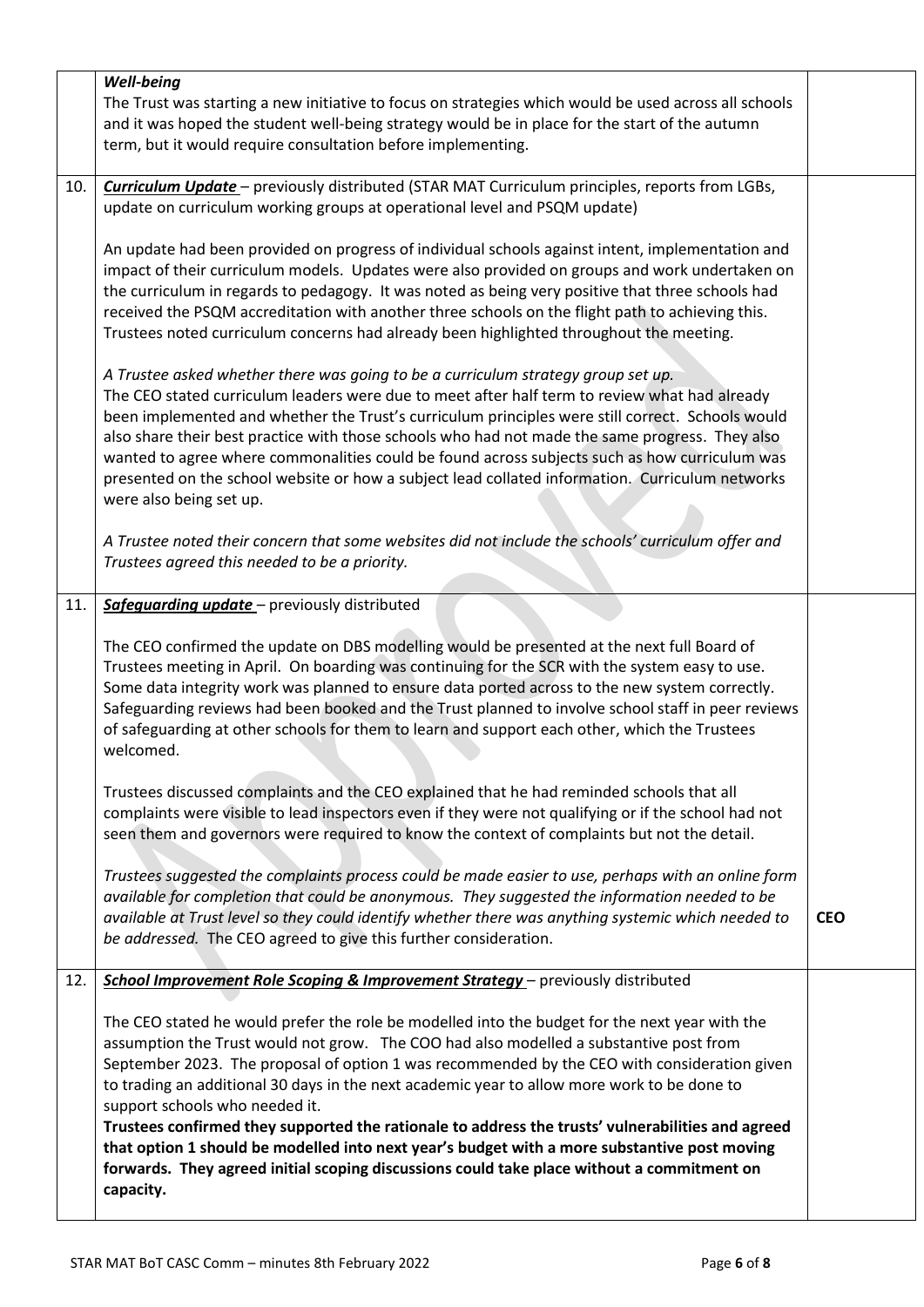| 13. | <b>Policies for review/approval/acknowledgement</b> – previously distributed                           |  |
|-----|--------------------------------------------------------------------------------------------------------|--|
|     | Policies for approval                                                                                  |  |
|     |                                                                                                        |  |
|     | None for review.                                                                                       |  |
|     |                                                                                                        |  |
|     | Policies to acknowledge receipt of                                                                     |  |
|     | None for review.                                                                                       |  |
|     |                                                                                                        |  |
| 14. | Items to be escalated to the Full Board                                                                |  |
|     |                                                                                                        |  |
|     | A reminder to link trustees that papers would be updated in the files for their link schools on an on- |  |
|     | going basis for them to review.                                                                        |  |
|     |                                                                                                        |  |
| 15. | <b>Any Other Business</b>                                                                              |  |
|     | The Chair noted her thanks to the CEO for providing all of the reports and papers to support the       |  |
|     | meeting.                                                                                               |  |
|     |                                                                                                        |  |
| 16. | Date and time of the next meeting:                                                                     |  |
|     | 24 <sup>th</sup> May 2022, at 5.30pm                                                                   |  |
|     |                                                                                                        |  |

#### The meeting ended at 20.10pm

# **These minutes were approved at the STAR MAT Board of Trustees CAS Committee meeting on 24th May 2022.**

Signed: Date:

Alison Smith (Chair of CAS Committee)

#### **ACTION PLAN FROM THE STAR MAT BOARD OF TRUSTEES** CAS **COMMITTEE MEETING HELD ON 8th FEBRUARY 2022**

| <b>Action</b> |                                                                                                                                                                                  | Item           | Person(s)<br><b>Responsible</b> | <b>Timescale</b>                                    |
|---------------|----------------------------------------------------------------------------------------------------------------------------------------------------------------------------------|----------------|---------------------------------|-----------------------------------------------------|
| 1.            | Add a note to Decision Time for all meetings to state<br>whether there was also a set of confidential minutes for<br>approval                                                    | $\overline{2}$ | Clerk (SV)                      | By 28 <sup>th</sup> Feb                             |
| 2.            | Notify all Trustees when documents were updated in their<br>link Trustee folders and to reiterate they should be<br>reviewing these regularly.                                   | 4              | CEO (IY)                        | By 28 <sup>th</sup> Feb                             |
| 3.            | Request the School Improvement Officer provided an update<br>for Trustees on getting phonics right and the commonalities<br>across schools of phonics programmes.                | 6              | CEO (IY)                        | By the next<br>meeting                              |
| 4.            | Reiterate to the school the importance their curriculum<br>information was added to their website as soon as possible<br>and to ask if they needed support to achieve this. (KP) | $\overline{7}$ | CEO (IY)                        | By 28 <sup>th</sup> Feb                             |
| 5.            | It was noted one of the schools inspection dashboard<br>reports contained some incorrect people listed and the CEO<br>was tasked with asking them to update this. (SHS)          | 7              | CEO (IY)                        | By 28 <sup>th</sup> Feb                             |
| 6.            | Understand the skills gaps in the LGB for their link school<br>and bring back for consideration at this forum.                                                                   | 7              | A Smith                         | By the next<br>meeting                              |
| 7.            | Review progress of the actions from the critical friend visit<br>for the school with a SIAMs inspection due.                                                                     | 7              | CEO (IY)                        | Through<br>continuing<br>conversations<br>end March |